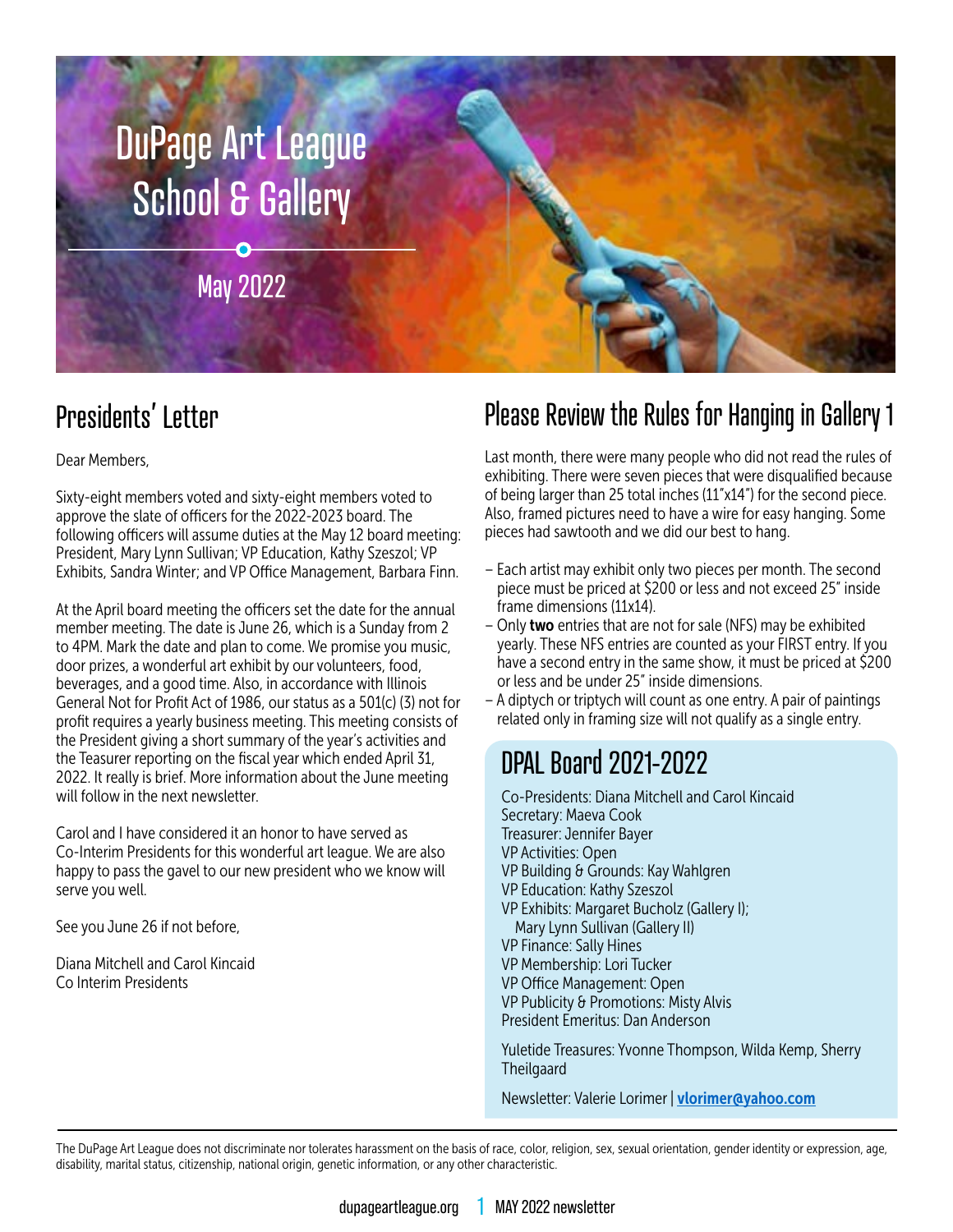# Gallery I – All Animals Large and Small

**Judged by Eva Balek**

#### **Best of Show**

#### Robert Koch, *Odd Couple*, Oil

*This painting has movement and emotion because of your brush strokes and color use. The two work together and wrap around the birds to make a strong composition. Then by wrapping the painting around the frame you have solidified the piece.* 

#### **Theme Award**

Jan Kloss, *Cow of a Different Color*, Acrylic *The power of your color choice is awesome. You take control of the viewer immediately. The whole piece has a unity beyond the painting due to your choice of plankboards to paint on.*

#### **Special Merit Awards**

Yvonne Buckley, *Forest Floor Spring,* Collage *You have amazing media control. The composition unity is strengthened by the textures and color.*

#### Chris Hughes, *Blue Heron,* Acrylic

*The direction of you brush strokes create a soft atmosphere while making the heron emerge to the foreground. The composition is completed by the diagonal wood behind the heron.l.*

Jeff Zawada, *Hide and Seek*, Pen & Ink with Watercolor *Pen and ink is a rewarding yet difficult media especially when mixed with watercolors. You have mastered control of both media when making this piece.*

#### **Merit Awards**

Annette Leiber, *Catch of the Day*, A Fish Story, Watercolor Diana Nawrocki, *Love Birds*, Textile Dan Danielson, *Momma's Mad*, Watercolor Tom Finn, *Call of the Wild*, Scratch Board Barbara Hald, *Yefro and Fat Kitty*, Watercolor Kathy Manning, *Max*, Watercolor Theresa Lyon, *Olive the Mischievous*, Pastel Judith Horsley, *Moose on the Trail*, Digital Photography Tania Blanco, *Welcoming Spring*, Mixed Media Judith Shepelak, *Dark Clouds in Lake County*, Colored Pencil Linn Eldred, *Kiwi*, Acrylic Benjamon Calvert III, *Floating Duck*, Wood Block Print

### NEWSLETTERS/E-BLAST SUBMITTALS **vlorimer@yahoo.com**

To submit email blast information and newsletter articles, send your information to: **vlorimer@yahoo.com** by the 15th of the month.

Acceptable formats for submissions include Word documents or PDF files for text and 300dpi JPG for images). Please proof/verify your information before submitting. Use minimal formatting; send photos, flyers, images as attachments to your email (not as part of the email body).



Best of Show: Robert Koch *Odd Couple*, Oil



Theme Award: Jan Kloss *Cow of a Different Color*, Acrylic





Special Merit: Yvonne Buckley *Forest Floor Spring,* Collage

Special Merit: Chris Hughes *Blue Heron,* Acrylic



Special Merit: Jeff Zawada *Hide and Seek*, Pen & Ink with Watercolor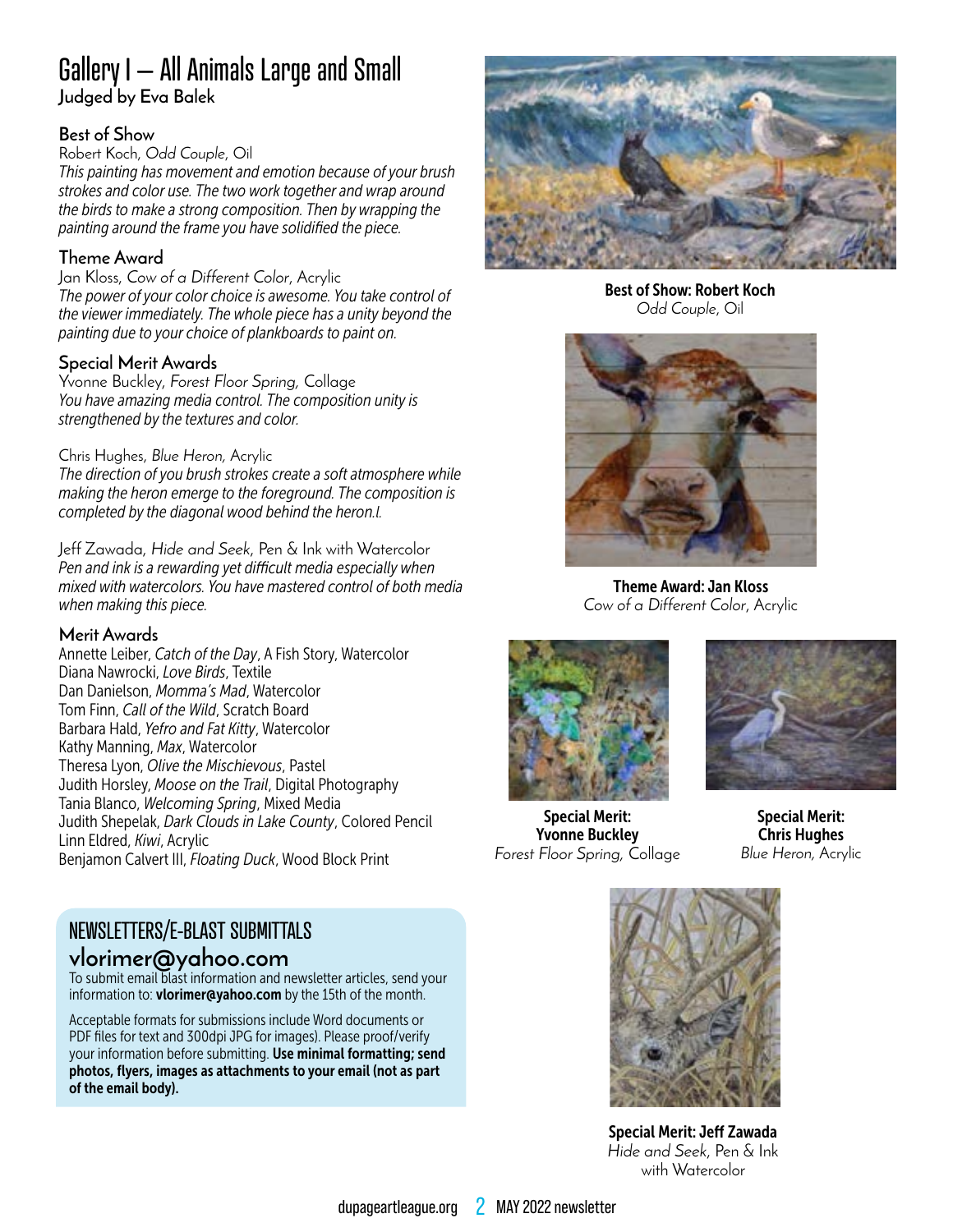# Meet "Nature's Beauty" Artist, Marge Hall, Now in Gallery II

By Mary Lynn Sullivan | VP Gallery II Exhibits

While many of us know Marge Hall from her years of teaching at the DuPage Art League, her bio may fill in a few things you didn't know about her. Enjoy!

Marge Hall was born and raised in Chicago Illinois. She lives in Winfield and has four sons and ten grandchildren. She graduated from Southern Illinois Vocational Technical Institute with a degree in Commercial Art. After working as a package designer she came to the DPAL and took classes with two abstract instructors. While that was enjoyable, her passion went back to realistic painting. In 1971 the League asked if she would consider teaching and her classes have been full ever since. She has also taught at the Oak Brook Art League and the College of DuPage and has done many demos. Wheaton Library was her most recent exhibit.

A workshop in 1992 led her to her enlarged flower series of over 350 paintings. She creates an almost three-dimensional effect by layering the oil paint and enhancing the colors and values. It can take 30 to 60 hours to create a painting in this manner. She has won numerous awards at Galleries and Art Fairs but feels helping her students find their own style is her biggest reward. Two quotes relate to Marge, "Find a job you love, and you'll never work a day in your life." and "Take time to smell the roses."



### Member News

Cathy Raef-Dunnigan has some of her color pencil artwork and the story behind them featured in the April issue of Color Pencil Magazine as part of their new "Show and Tell" series.

# 2022 Exhibit Schedule - Gallery I

| <b>MONTH</b><br>May   | TITLE<br>How Does Your<br>Garden Grow?                           | <b>ENTRY</b><br>Apr. 27-28 | PICK UP DATES<br>June 1-2 |
|-----------------------|------------------------------------------------------------------|----------------------------|---------------------------|
| June                  | Golden Opportunity -<br><b>Volunteer Show</b><br>(by invitation) | June 1-2                   | June 29-30                |
| July                  | Places Travelled,<br>Vacations                                   | June 29-30                 | July 27-28                |
| August                | <b>Masters and Fabulous</b><br>Fakes                             | July 27-28                 | Aug. 31-Sep. 1            |
| September             | <b>Fall Festival</b>                                             | Aug. 31-Sep. 1 Sep. 28-29  |                           |
| October               | Food, Fabulous Food                                              | Sep. 28-29                 | Oct. 26-27                |
| November/<br>December | Yuletide Treasures                                               |                            |                           |

Cynthia Surtz will be our judge for the May 2022 show.

### Board Notes April Meeting

• Treasurer's Report: Jennifer Bayer reports that the total income for the fiscal YTD ended March 31, 2022, exceeded the budget primarily due to generous



donations, membership dues and artist sales. Jennifer and the board are currently working on the budget for our next fiscal year.

- Membership: Lori Tucker reports we have a total of 326 members, which is 77 members more than March of 2021. New members can pick up their Activity Guides at the front desk.
- Office Management: Based on the advice of the Wheaton Police Department, we have created new parking permits that do not include the name of the student. Please pick one up at the front desk.
- Activities: Sue Thomas reports that the demo by Mike Kolasinski, had 180 registered for the demo, this includes groups who watched the demo together. The April 18 demo "Still Life in Pastel" by Mary Ann Trzyna. Register through the Wheaton Public Library.
- Education: We have 3 new teachers. Milena Deneno, will teach digital arts and Chris Hughes, will teach oil painting starting in session C, and Jeff Zarinelli, will teach oil painting starting in our summer session.
- Exhibits: The All Animals Great and Small exhibit currently in Gallery I has 84 entries. Gallery II features Judith Horsley's photography.
- Publicity: Misty Alvis reported that the DuPage Community Arts Festival to be held May 28 at the fairgrounds is currently looking for artists to participate. For more information, see the DuPage County website.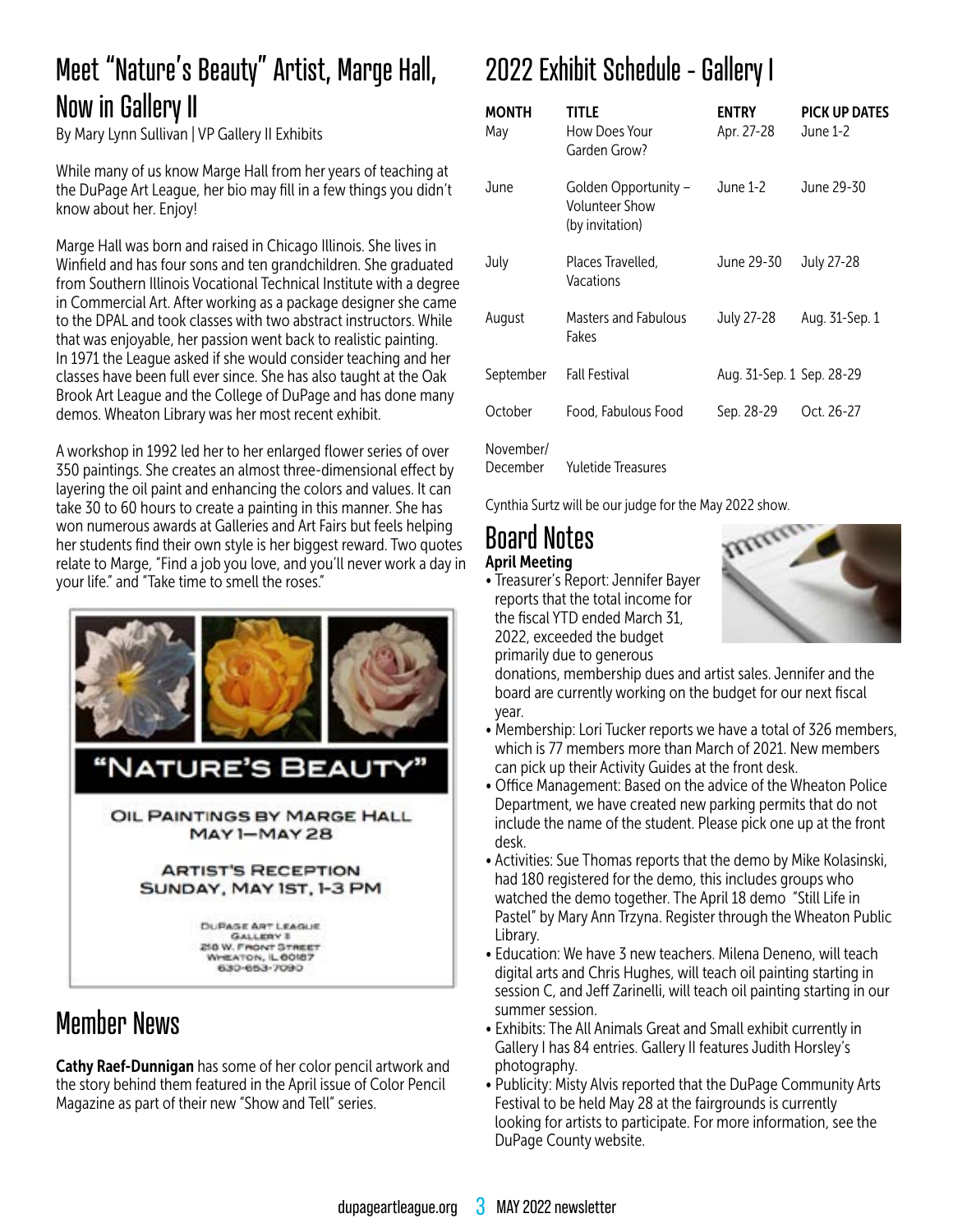### Kathleen Newman Workshop

We had a dynamic two-day workshop with eminent pastelist Kathleen Newman on how to add mood and atmosphere to your paintings. Kathleen came well prepared with many samples of her work, loads of handouts, numerous sketchbooks, lots of helpful tips, and handy tools for deciphering color values. Thank you Kathleen for a very enjoyable class. The two days just flew by.





# **Ellen Rottsolk & Sue Thomas**

May Show at The Wheaton Library - 2022